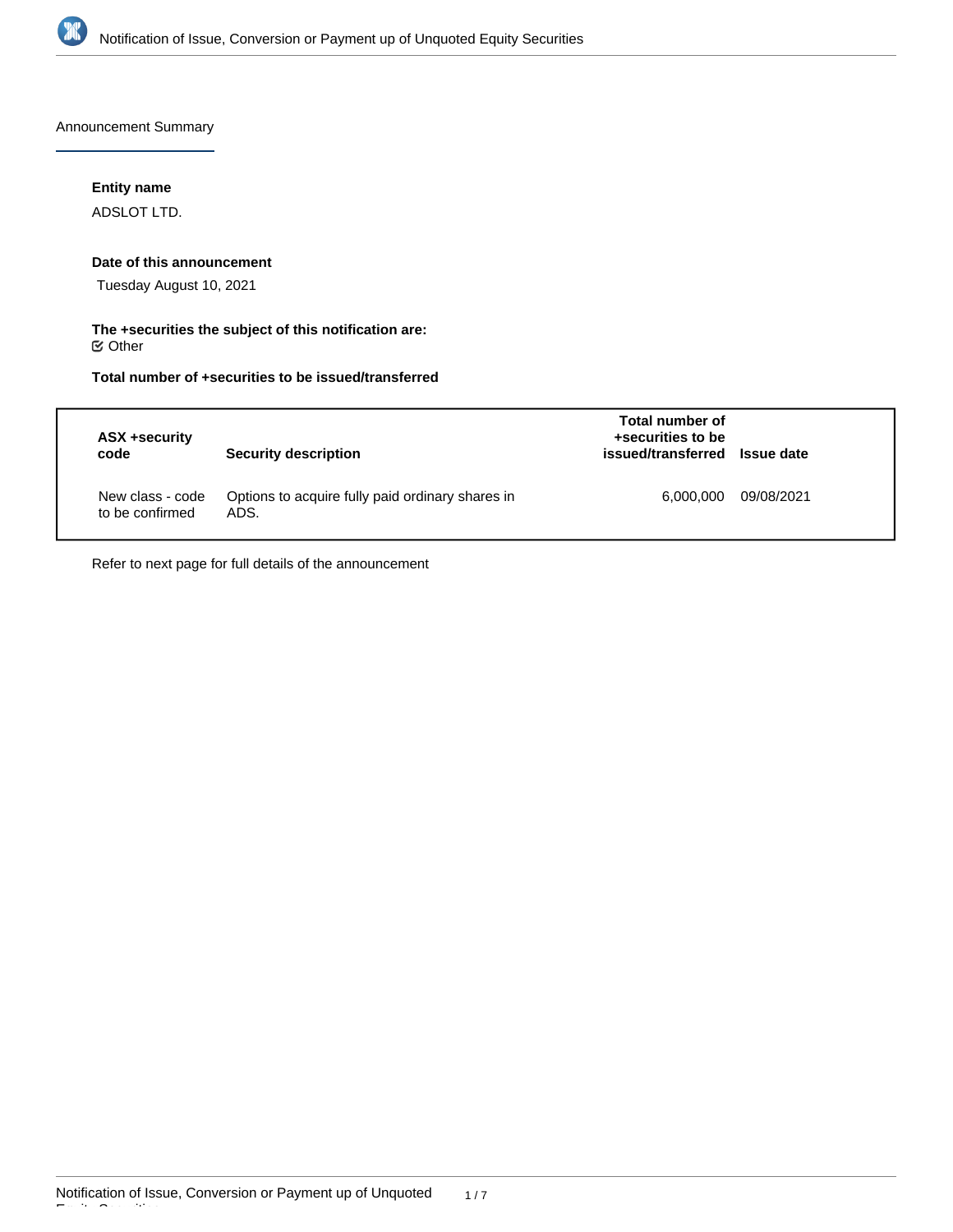

Part 1 - Entity and announcement details

## **1.1 Name of entity**

ADSLOT LTD.

We (the entity named above) give notice of the issue, conversion or payment up of the following unquoted +securities.

**1.2 Registered number type** ABN

**Registration number** 70001287510

**1.3 ASX issuer code** ADS

**1.4 The announcement is** New announcement

# **1.5 Date of this announcement**

10/8/2021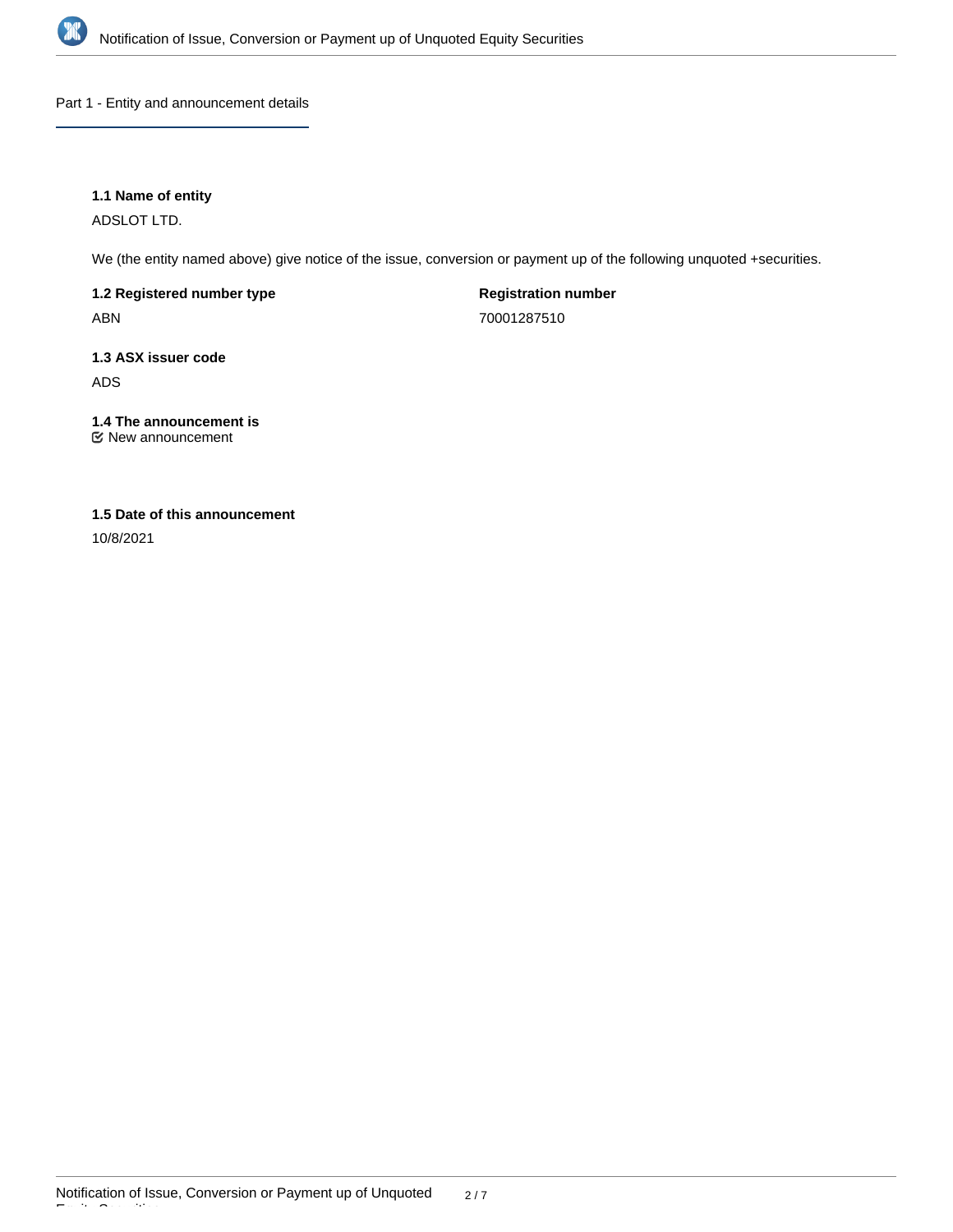

## Part 2 - Issue details

**2.1 The +securities the subject of this notification are:**

Other

## **Please specify**

Securities issued to a director for the provision of services that are not being quoted on ASX.

## **2.2a This notification is given in relation to an issue of +securities in a class which is not quoted on ASX and which:**

does not have an existing ASX security code ("new class")

Equity Securities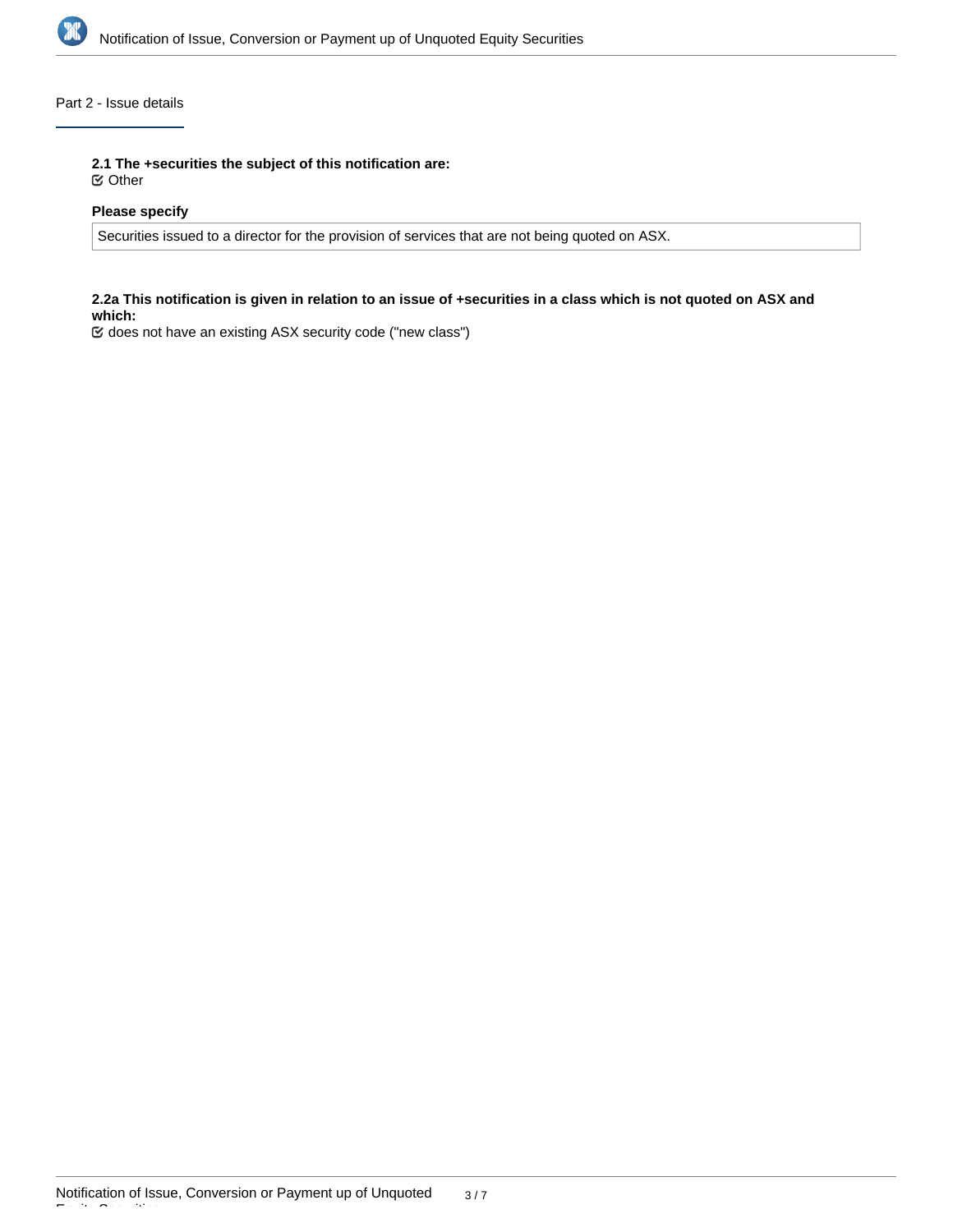

Part 3C - number and type of +securities the subject of this notification (new class) where issue has not previously been notified to ASX

#### in an Appendix 3B

#### **New +securities**

| ASX +security code                                                            | +Security description                                                                                         |
|-------------------------------------------------------------------------------|---------------------------------------------------------------------------------------------------------------|
| New class - code to be confirmed                                              | Options to acquire fully paid ordinary shares in ADS.                                                         |
| +Security type                                                                | <b>ISIN code</b>                                                                                              |
| Options                                                                       |                                                                                                               |
| Date the +securities the subject of this notification were issued<br>9/8/2021 |                                                                                                               |
| $\mathfrak{C}$ Yes                                                            | Will all the +securities issued in this class rank equally in all respects from their issue date?             |
|                                                                               |                                                                                                               |
|                                                                               |                                                                                                               |
| listing rule 6.1?<br><b>Mo</b>                                                | Have you received confirmation from ASX that the terms of the +securities are appropriate and equitable under |

**Please provide a URL link for a document lodged with ASX setting out the material terms of the +securities being issued.**

<https://www.adslot.com/wp-content/uploads/2021/08/2246421.pdf?x98537>

### Options Details

Equity Securities

| +Security currency      | <b>Exercise price</b> | Expiry date |
|-------------------------|-----------------------|-------------|
| AUD - Australian Dollar | AUD 0.02800000        | 8/8/2025    |

**Details of the existing class of +security that will be issued upon exercise or conversion of this new class of company option**

ADSAB : INCENTIVE OPTIONS

### **Any other information the entity wishes to provide about the +securities the subject of this notification**

Each option is exercisable for one ADS share. Exercise price of \$0.028, equal to the VWAP of ADS shares in the 7 days up to and including the grant date. Expiry date of 08 August 2025.

2,000,000 Options will vest on the first year anniversary of the issue date. The remaining 4,000,000 Options will vest in eight equal tranches of 500,000 Options at the end of each three-month period thereafter.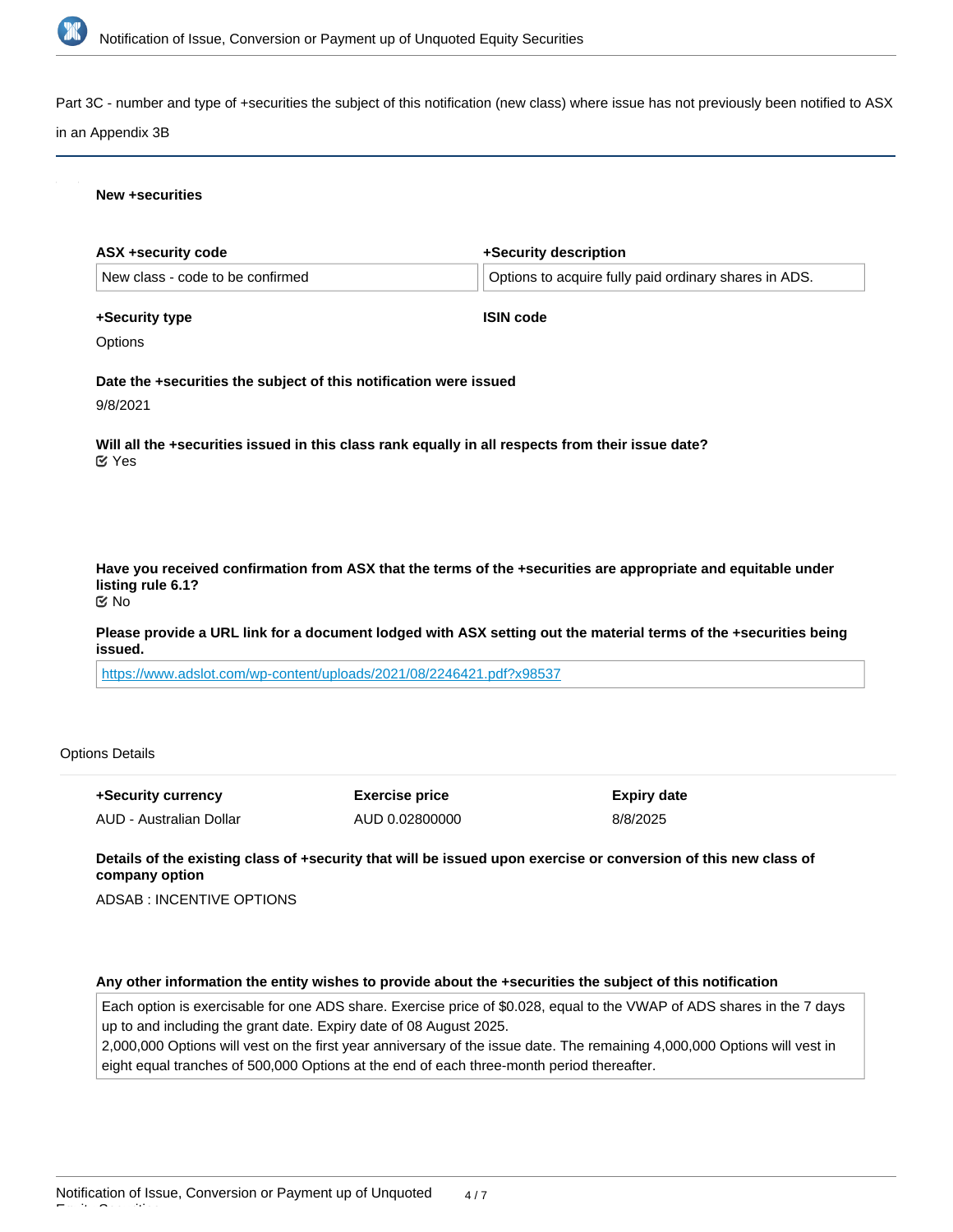

**Please provide any further information needed to understand the circumstances in which you are notifying the issue of these +securities to ASX, including why the issue of the +securities has not been previously announced to the market in an Appendix 3B**

N/A

Issue details

## **Number of +securities**

6,000,000

## **Were the +securities issued for a cash consideration?**

No

### **Please describe the consideration being provided for the +securities**

Options issued as remuneration for services provided by the recipient.

### **Purpose of the issue**

To pay for services rendered

## **Additional Details**

Securities granted in conjunction with appointment as a director.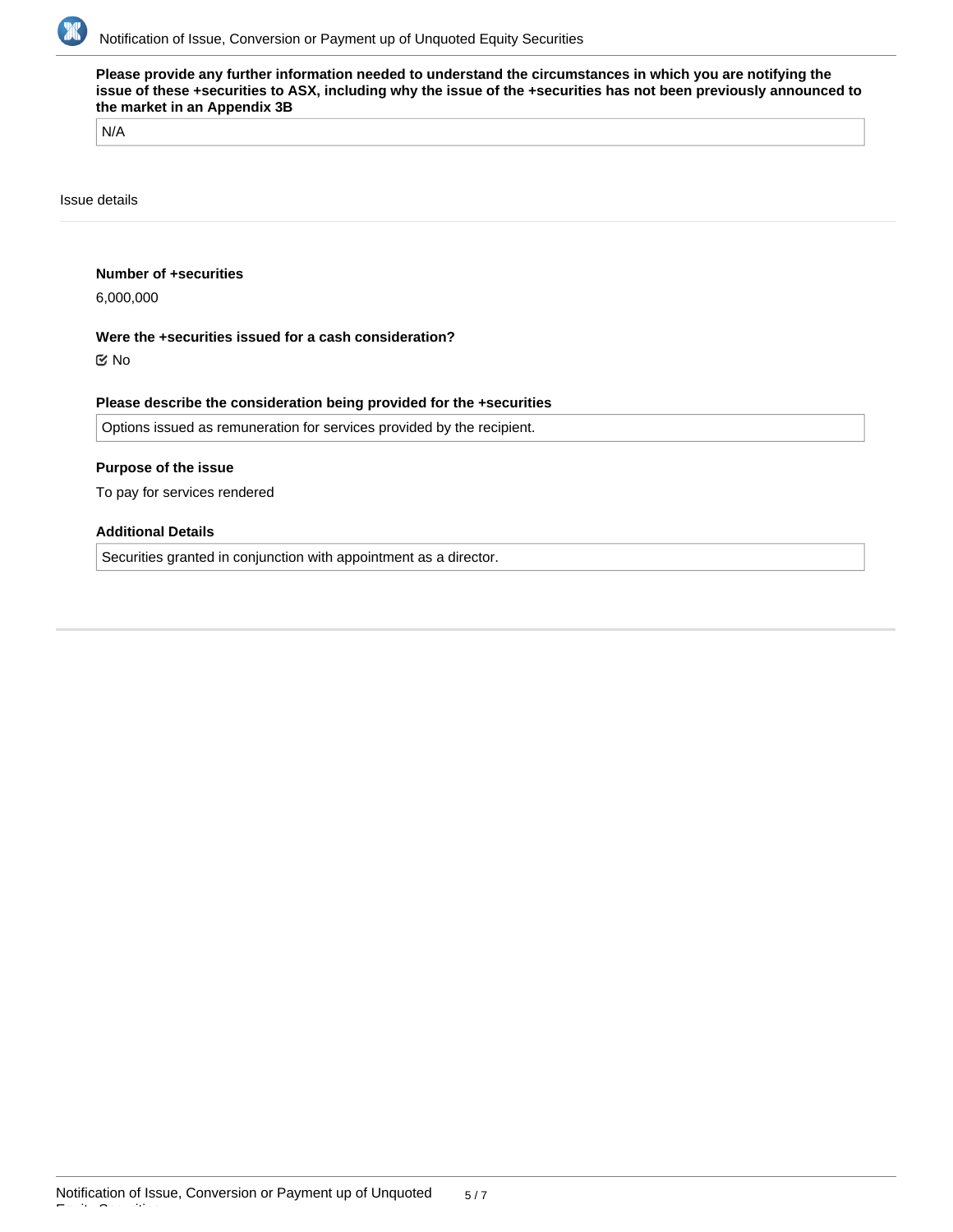

Part 4 - +Securities on issue

| Following the issue, conversion or payment up of the +securities the subject of this application, the +securities of<br>the entity will comprise:<br>(A discrepancy in these figures compared to your own may be due to a matter of timing if there is more than one<br>application for quotation/issuance currently with ASX for processing.) |                                         |  |  |
|------------------------------------------------------------------------------------------------------------------------------------------------------------------------------------------------------------------------------------------------------------------------------------------------------------------------------------------------|-----------------------------------------|--|--|
| 4.1 Quoted +Securities (Total number of each +class of +securities quoted)                                                                                                                                                                                                                                                                     |                                         |  |  |
| ASX +security code and description                                                                                                                                                                                                                                                                                                             | Total number of<br>+securities on issue |  |  |
| ADS: ORDINARY FULLY PAID                                                                                                                                                                                                                                                                                                                       | 1.982.006.270                           |  |  |
| 4.2 Unquoted +Securities (Total number of each +class of +securities issued but not quoted on ASX)                                                                                                                                                                                                                                             |                                         |  |  |

| ASX +security code and description                                                       | <b>Total number of</b><br>+securities on issue |  |
|------------------------------------------------------------------------------------------|------------------------------------------------|--|
| ADSAB : INCENTIVE OPTIONS                                                                | 127.250.000                                    |  |
| New class - code to be confirmed : Options to acquire fully paid ordinary shares in ADS. | 6,000,000                                      |  |

Equity Securities